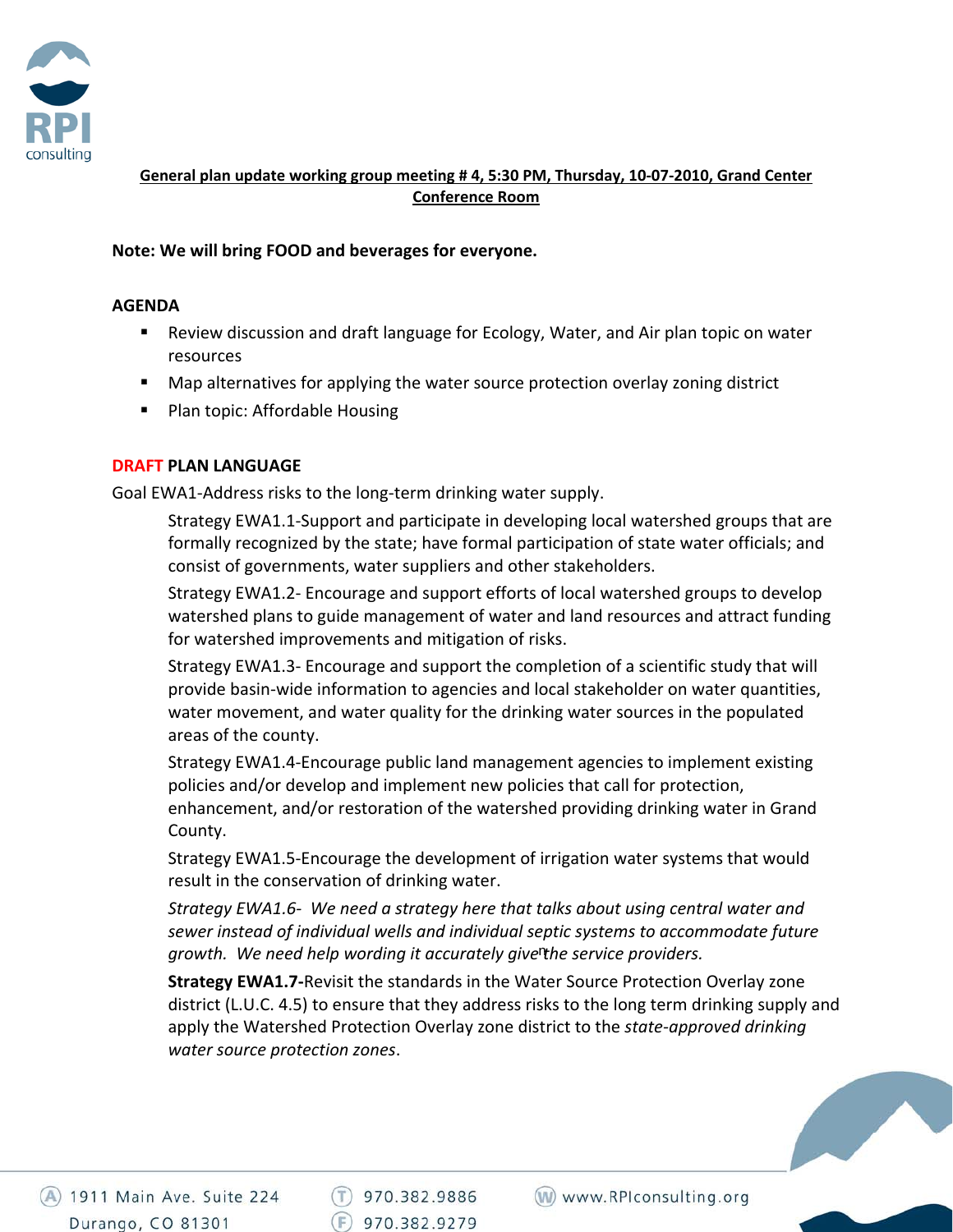**Mary‐Beth's alternative to EWA1.6:** Revisit the standards in the Water Source Protection Overlay zone district (L.U.C. 4.5) to ensure that they address risks to the long term drinking supply and apply the Watershed Protection Overlay zone district to the *sole source aquifer recharge areas*.

Discussion: Last meeting the group agreed that the currently codified Water Source Protection Overlay zone should be revisited and that it should be applied to the approved drinking water source protection zones approved by the state for the Moab wells and the Castle Valley well. Since the last meeting Mary Beth has emailed a suggestion to apply the Water Source Protection Overlay zoning district to the entirety of the "sole source aquifer recharge areas". In order to frame the discussion I have created a pros and cons matrix:

| <b>Topic</b>    | <b>Strategy EWA1.6-</b>                                                                                                                                      | <b>Mary Beth's alternative</b>                                                                                                                                                                           |
|-----------------|--------------------------------------------------------------------------------------------------------------------------------------------------------------|----------------------------------------------------------------------------------------------------------------------------------------------------------------------------------------------------------|
|                 | Apply Water Source Protection<br>Overlay to approved water source<br>protection zones                                                                        | Apply water source protection to<br>aquifer recharge areas                                                                                                                                               |
| Authority/legal | Clear state mandate requires the<br>development and implementation<br>of a plan to protect public drinking<br>water in the water source<br>protection zones. | No mandate from state on county to<br>impose water protection outside of<br>water source protection areas.<br>Authority is not clear because water<br>quality and quantity is regulated by the<br>state. |

### **Pros and Cons for strategy EWA1.6 and Mary Beth's suggested alternative:**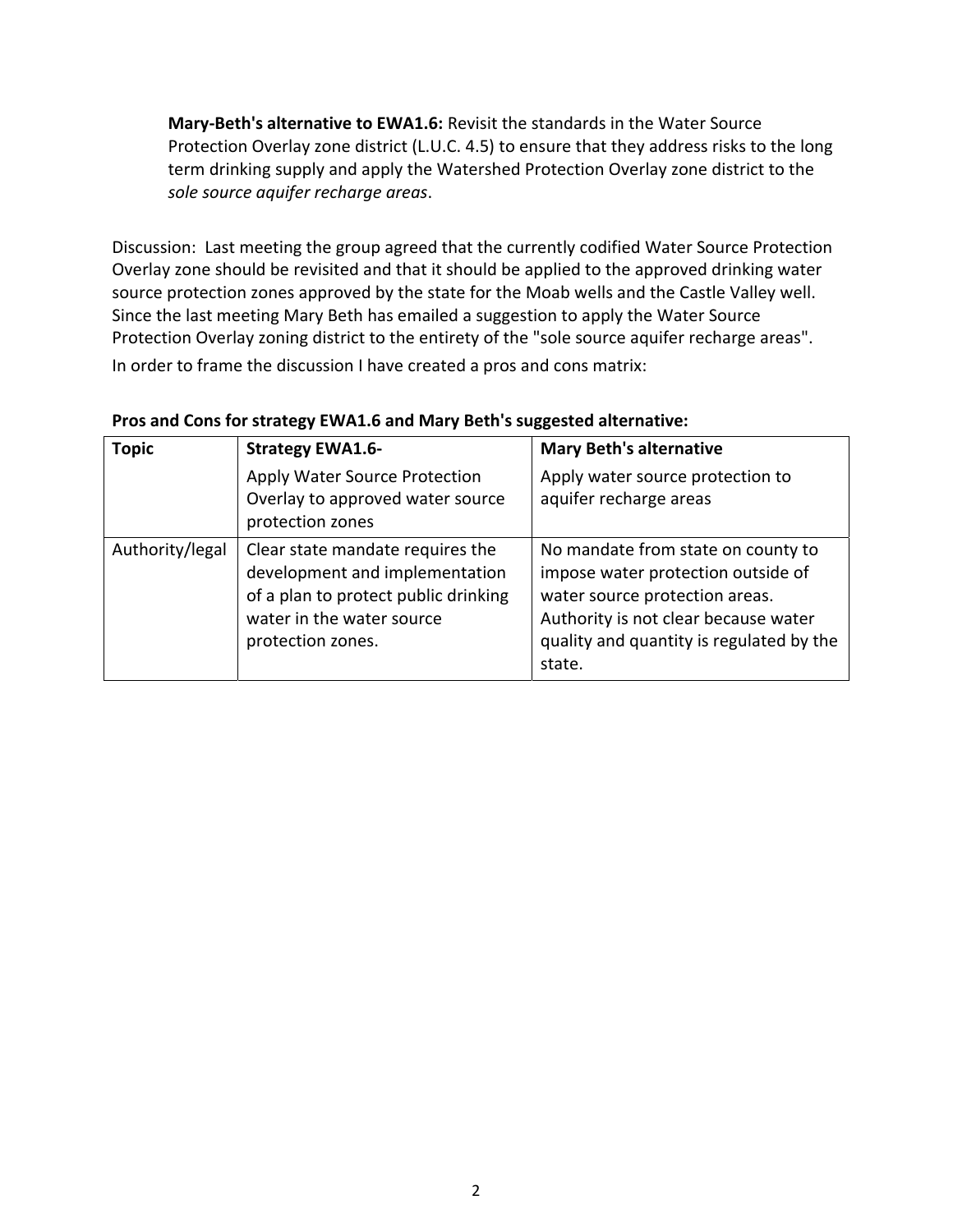| Mapping and | Water source protection zones            | Glen Canyon Aquifer: Mapping of                                          |
|-------------|------------------------------------------|--------------------------------------------------------------------------|
| geography   | mapped according to state                | aquifer "recharge areas" is unclear.                                     |
|             | standards in water source                | RPI has found one map of the recharge                                    |
|             | protection plan. The water source        | areas of the Glen Canyon aquifer from                                    |
|             | protection zones were created            | a 1997 study (map 1). These mapped                                       |
|             | specifically as a tool for local         | recharge areas do not align with the                                     |
|             | governments to use to impose local       | "project review area" delineated on<br>the Moab wells water source       |
|             | ordinances to protect drinking<br>water. |                                                                          |
|             |                                          | protection plan (map 3). The Castle                                      |
|             |                                          | Valley sole source aquifer map was                                       |
|             |                                          | developed to show where a water<br>study would be required for federally |
|             |                                          | funded projects. The boundaries were                                     |
|             |                                          | not drawn with the intent that local                                     |
|             |                                          | governments would impose water                                           |
|             |                                          | protection ordinances in those                                           |
|             |                                          | boundaries. The EPA application maps                                     |
|             |                                          | do not delineate recharge areas but do                                   |
|             |                                          | reference a "project review area" (map                                   |
|             |                                          | 2).                                                                      |
| Guidance on | State rules and water source             | The water standards outside of the                                       |
| standards   | protection plan provide some             | approved water source protection                                         |
|             | guidance on standards specifically       | zones are state standards for state                                      |
|             |                                          |                                                                          |
|             | for land uses.                           |                                                                          |
|             |                                          | water quality permits for specific                                       |
|             |                                          | facilities (feed lots, etc) only, not land<br>uses in general.           |
| Capacity to | Zoning designation could actually        | Making water quality determinations                                      |
| implement   | reduce work for county staff by          | at the county level would require an                                     |
|             | eliminating negotiated, case-by-case     | adequate information base and a                                          |
|             | mitigation in the water source           | qualified water science expert on staff.                                 |
|             | protection zones. State engineer's       |                                                                          |
|             | office has written referral letters for  |                                                                          |
|             | county land use applications in the      |                                                                          |
|             | water source protection zones in         |                                                                          |
|             | the past, indicating that the state      |                                                                          |
|             | will occasionally provide support to     |                                                                          |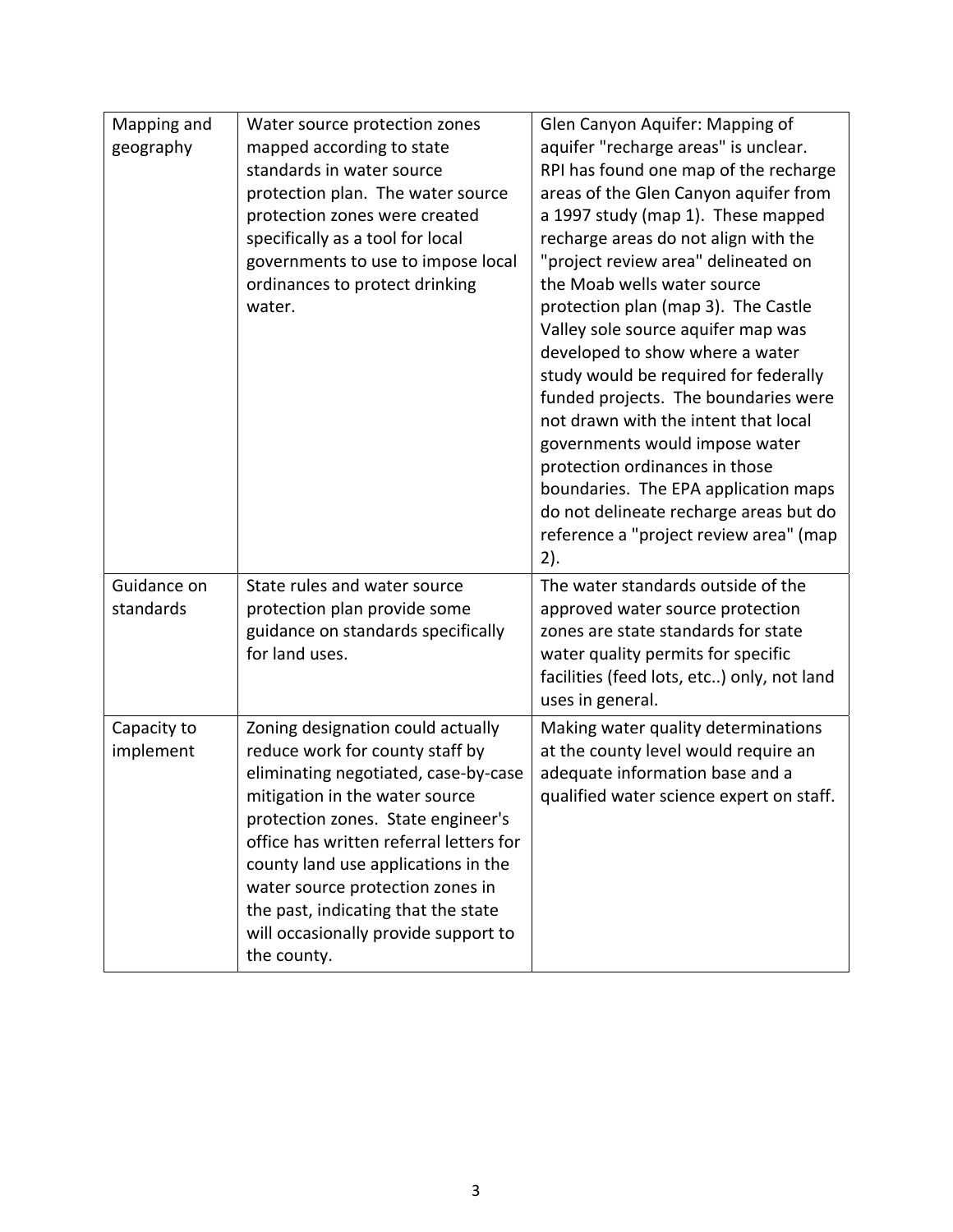

**Map 1‐1997 study map that references "recharge areas":**

**Map 2 Castle Valley aquifer boundary for sole source designation**

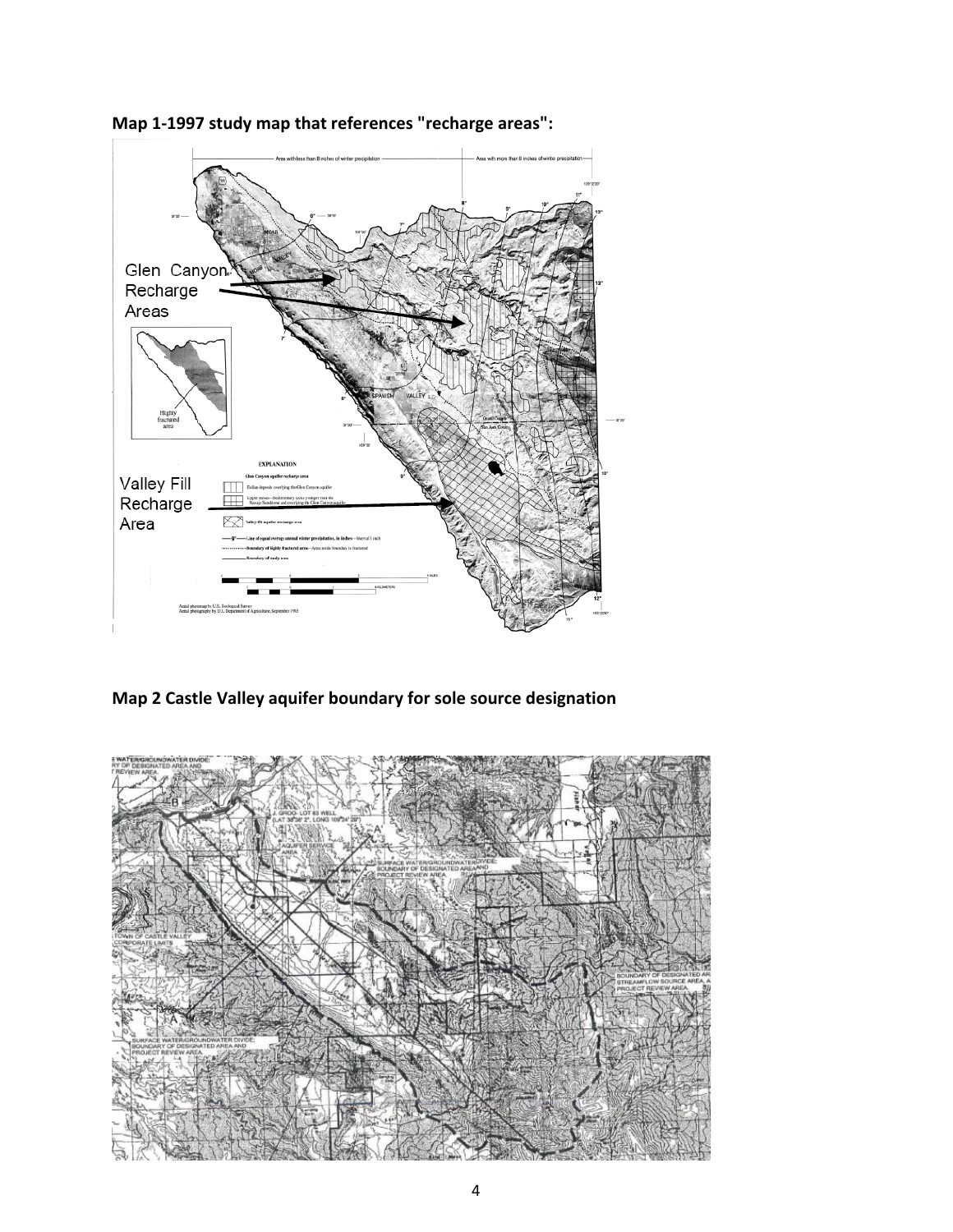

# **Map 3 ‐ Project area for Moab wells water source protection plan**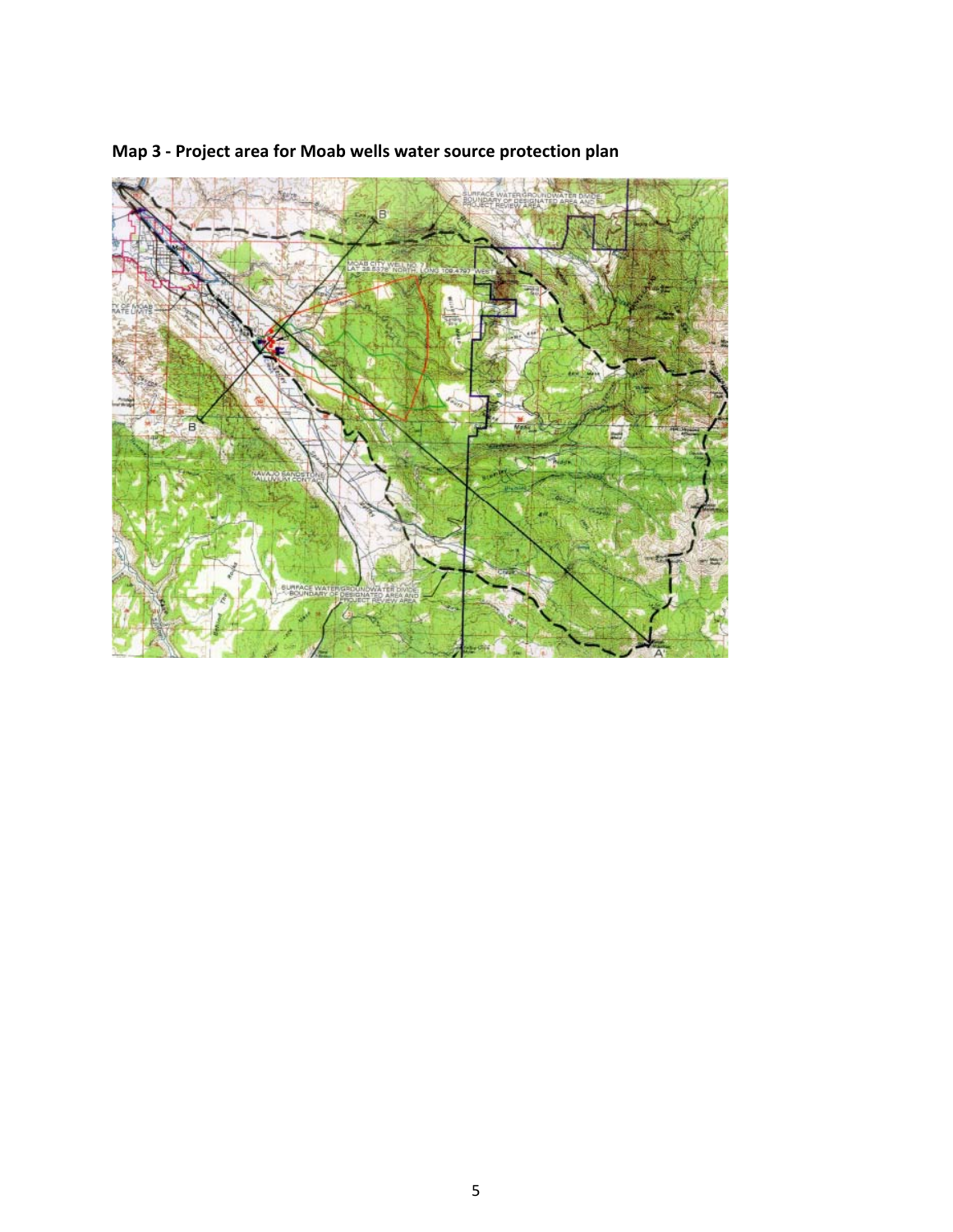### **TOPIC MATERIALS: AFFORDABLE HOUSING**

Given the recent adoption of the *Grand County and City of Moab Housing Study and Affordable Housing Plan*, we decided to create some draft policies that reference that plan and we have also included a matrix outlining Grand County's performance on the implementation measures it suggests:

Draft Plan language referencing support for the approved housing plan:

Goal DP 1‐ Support and participate in the implementation of the *Grand County and City of Moab Housing Study and Affordable Housing Plan.* 

Strategy DP 1.1 ‐ Establish permanent and formal county participation in the affordable housing task force.

Strategy DP 1.2 ‐Define the income and residency parameters for affordable housing deed restrictions to align with the active housing authority's parameters.

**Discussion:** Are there more strategies that the county could list in the general plan that would further ensure the implementation of the adopted housing plan?

In order to check the county's performance to date on affordable housing, we have developed a performance matrix that shows the strategies in the housing plan that reference the county and what the county has done to address those strategies. A blank cell means RPI could not identify any performance on that particular strategy. Keep in mind that the county's performance pre‐dates the plan itself. Go through the matrix and as you do, answer these questions:

Is there more that the county has done or is doing to implement each strategy? Is there more that the county should be doing or could be doing to implement these strategies?

| <b>ACTION STEPS</b>                                        | <b>LEAD AGENCY</b>        | <b>IMPLEMENTATION</b><br><b>PARTNERS</b>                        | <b>COUNTY ACTIONS TO DATE</b>                                      |
|------------------------------------------------------------|---------------------------|-----------------------------------------------------------------|--------------------------------------------------------------------|
| 2.501 c(3) COM. HOUSING DEV.<br><b>ORGANIZATION (CHDO)</b> |                           |                                                                 |                                                                    |
| e. Develop partnerships with<br>local governments          | HASU, CHDO<br>Board       | City, County                                                    | County Representation on the<br><b>Housing Task Force</b>          |
| <b>3. DEED RESTRICTION GUIDELINES</b>                      |                           |                                                                 |                                                                    |
| a. Coordinate guidelines between the<br>City and County    | City, County              | <b>Housing Task Force</b>                                       | 150% Average Household Income in<br>Code & must work 80% in County |
| b. Determine target population(s)                          | <b>Housing Task Force</b> | City, County                                                    | 150% Average Household Income in<br>Code & must work 80% in County |
| c. Create mechanism for administering<br>deed restrictions | City, County              | HASU, Housing Task<br>Force                                     |                                                                    |
| 4. AFFORDABLE HOUSING STOCK<br><b>PRESERVATION</b>         |                           |                                                                 |                                                                    |
| c. Investigate temporary trailer park                      | <b>Housing Task Force</b> | Private, City, County,<br>HASU, Workforce<br>Housing Initiative |                                                                    |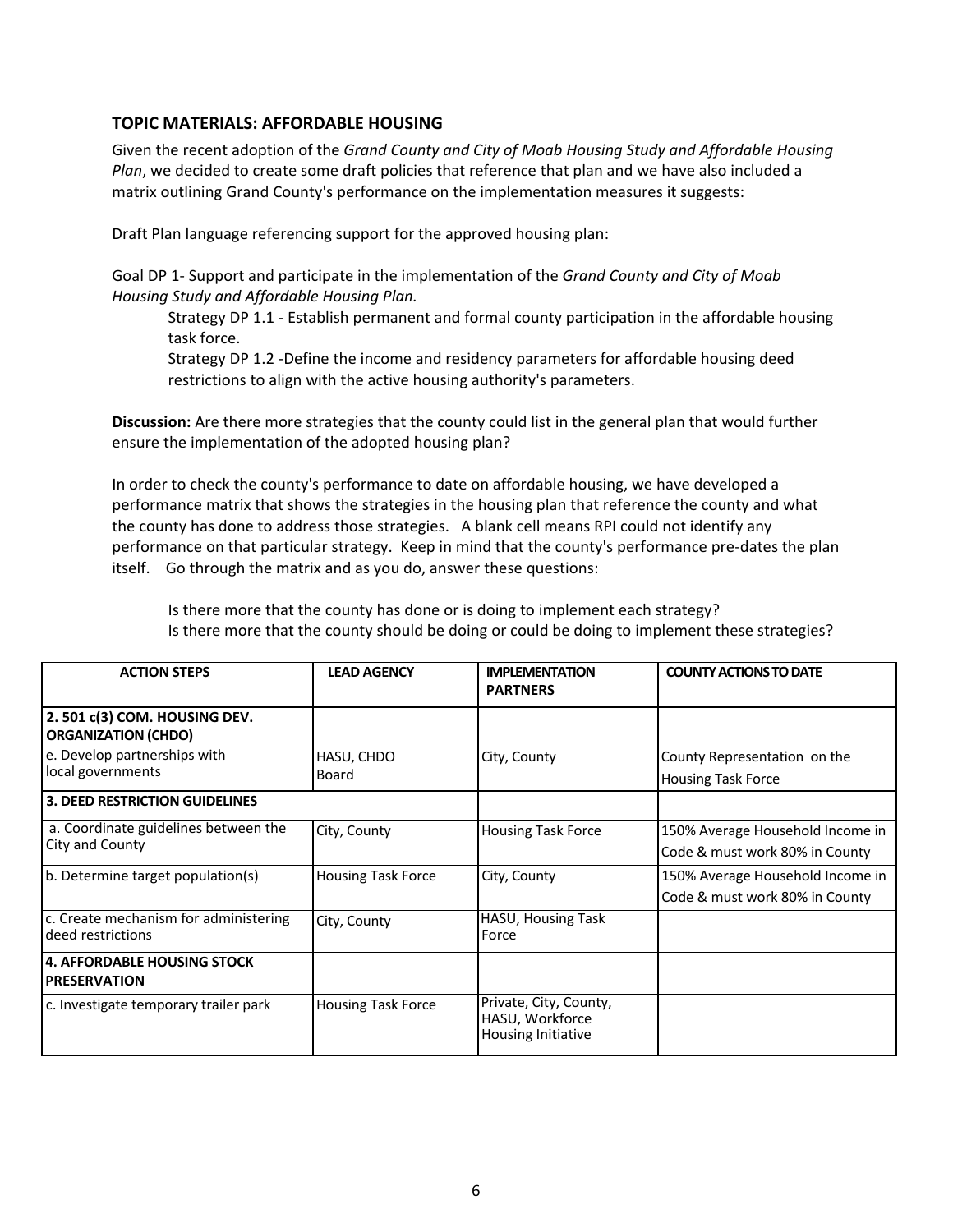| <b>ACTION STEPS</b>                                                                                                                      | <b>LEAD AGENCY</b> | <b>IMPLEMENTATION</b><br><b>PARTNERS</b>                                       | <b>COUNTY ACTIONS TO DATE</b>                                                                                                                                                       |
|------------------------------------------------------------------------------------------------------------------------------------------|--------------------|--------------------------------------------------------------------------------|-------------------------------------------------------------------------------------------------------------------------------------------------------------------------------------|
| <b>5. LAND USE CODE CHANGES TO</b><br><b>ENCOURAGE AFFORDABLE HOUSING</b>                                                                |                    |                                                                                |                                                                                                                                                                                     |
| a. Develop mixed-use ordinance                                                                                                           | City, County       | <b>City and County</b><br>Planning, Builders'<br>Alliance, Community<br>Input  | Housing is allowed in Non-<br>residential zones, including<br>multifamily under LUC. Housing<br>does not count as density if it is<br>mixed into commercial buildings.              |
| b. Allow for transfer of development<br>rights                                                                                           | City, County       | <b>City and County</b><br>Planning, Community<br>Input                         |                                                                                                                                                                                     |
| c. Develop affordable housing overlay<br>zone                                                                                            | City, County       | City and County<br>Planning, Builders'<br>Alliance, Community                  | <b>MFR Overlay District</b>                                                                                                                                                         |
| d. Allow for additional incentives                                                                                                       | City, County       | City and County<br>Planning, Community<br>Input                                | 25% Affordable Units to get<br>subdivision density bonus                                                                                                                            |
| e. Develop acceptable guidelines and<br>locations for increased density and<br>decreased requirements for affordable<br>housing projects | City, County       | City and County Planning,<br>Housing Authority, CHDO,<br>Community Input       | <b>MFR Overlay District</b>                                                                                                                                                         |
| f. Allow for infill development                                                                                                          | City, County       | City and County<br>Planning, Community<br>Input                                | <b>MFR Overlay District</b>                                                                                                                                                         |
| <b>6. BUILDING CONSTRUCTION &amp;</b><br><b>DESIGN PRACTICES</b>                                                                         |                    |                                                                                |                                                                                                                                                                                     |
| a. Encourage walkability for new housing<br>and community projects                                                                       | City, County, HASU | City and County Planning,<br>Builders Alliance, Trail Mix,<br><b>RETA fund</b> |                                                                                                                                                                                     |
| b. Implement green building<br>standards and incentives                                                                                  | City, County, HASU | City and County<br>Planning, Builders<br>Alliance                              |                                                                                                                                                                                     |
| <b>7. AFFORDABLE HOUSING</b><br><b>COMPONENT INCLUDED IN NEW</b><br><b>DEVELOPMENT</b>                                                   |                    |                                                                                |                                                                                                                                                                                     |
| a. Investigate linkage fees                                                                                                              | City, County       | <b>Builders Alliance,</b><br><b>Chamber of Commerce</b>                        |                                                                                                                                                                                     |
| b. Develop affordable housing overlay<br>zone                                                                                            | City, County       | City and County<br>Planning, Community<br>Input                                | <b>MFR Overlay District</b>                                                                                                                                                         |
| c. Investigate new commercial and<br>residential development provision of<br>affordable housing (inclusionary zoning)                    | City, County       | Chamber of Commerce,<br>County and City<br>Planning, Builders'<br>Alliance     | <b>Residential Subdivisions - 25%</b><br>affordable units to get a density<br>bonus, but the housing<br>requirement consumes nearly the<br>entire density bonus. Needs<br>revision. |
|                                                                                                                                          |                    |                                                                                | No housing requirements on<br>commercial.                                                                                                                                           |
| <b>8. DEVELOPMENT COSTS</b><br><b>REDUCTION</b>                                                                                          |                    |                                                                                |                                                                                                                                                                                     |